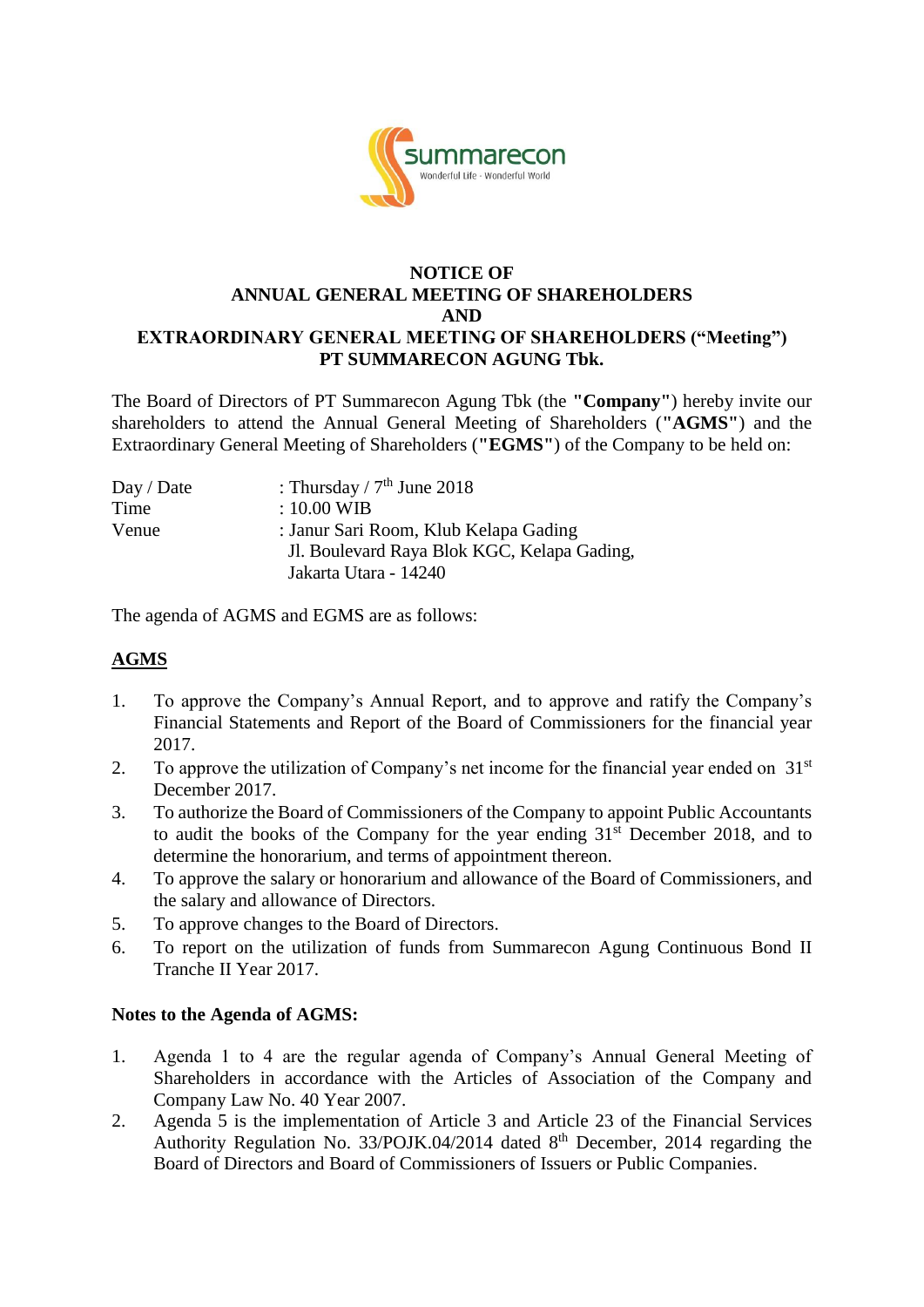3. Agenda 6, pursuant to the Financial Services Authority Regulation No. 30/POJK.04/2015 dated  $16<sup>th</sup>$  December 2015, Company is required to report on the utilization of funds obtained from public offerings.

## **EGMS**

To authorize the company to pledge assets in excess of 50% (fifty percent) of the Company's equity when securing financial facilities through Banks, Non-bank Financial Institutions, and from the Public (through Financial Instruments other than Shares from Public Offering).

#### **Notes to the Agenda of EGMS:**

In accordance with the Articles of Association of Company and Company Law, the Company is required to obtain shareholders' approval in General Meeting of Shareholders when it plans to pledge its assets and/or provide guarantees in excess of 50% (fifty percent) of the Company's equity.

The purpose of this general mandate is for possible fund raising exercises for the purpose of financing current and/or future investment projects, working capital, repayment of borrowings and/or acquisitions that require Company to pledge its assets as guarantees in transactions or a series of transactions that exceeds 50% of the Company's net equity. This general mandate is valid until the next AGMS.

#### **Notes:**

- 1. The Company does not send separate invitation letters to shareholders. This notice of AGMS and EGMS issued in accordance with Article 12 Paragraph 9 of the Articles of Association constitutes an official invitation to the shareholders of the Company.
- 2. Shareholders entitled to attend or be represented at the Meeting are shareholders registered in the Register of Shareholders on Tuesday,  $15<sup>th</sup>$  May 2018 not later than 4.00 pm (Recording date).
- 3. Shareholders whose shares that are not recorded under collective custody of KSEI, or shareholders who are represented by their proxies, attending the Meeting are kindly requested to submit a copy of the Letter for Collective Shares and copies of identity cards (**"KTP"**) or other identification to the registration officer of the Company, before entering the meeting room. Shareholders under collective custody are required to provide the Written Comfirmation to Attend the Meeting (**"KTUR"** / *Konfirmasi Tertulis Untuk Rapat*) and copies of KTP or other identification.
- 4. a) Shareholders who can not attend, can be represented by a proxy with valid Powers of Attorney as determined by the Directors of the Company. The Directors, Board of Commissioners and employees of the Company may act as proxies for Shareholders to attend the meeting, but they are not eligible to cast any vote in the voting.
- b) The Power of Attorney form may be obtained during business workdays at the Company's Head Office located at Jl. Perintis Kemerdekaan No. 42, Jakarta Timur 13210 and all Power of Attorney forms must be received by the Directors of the Company at Company's Head Office not later than Monday, 4<sup>th</sup> June 2018 at 4.00 pm.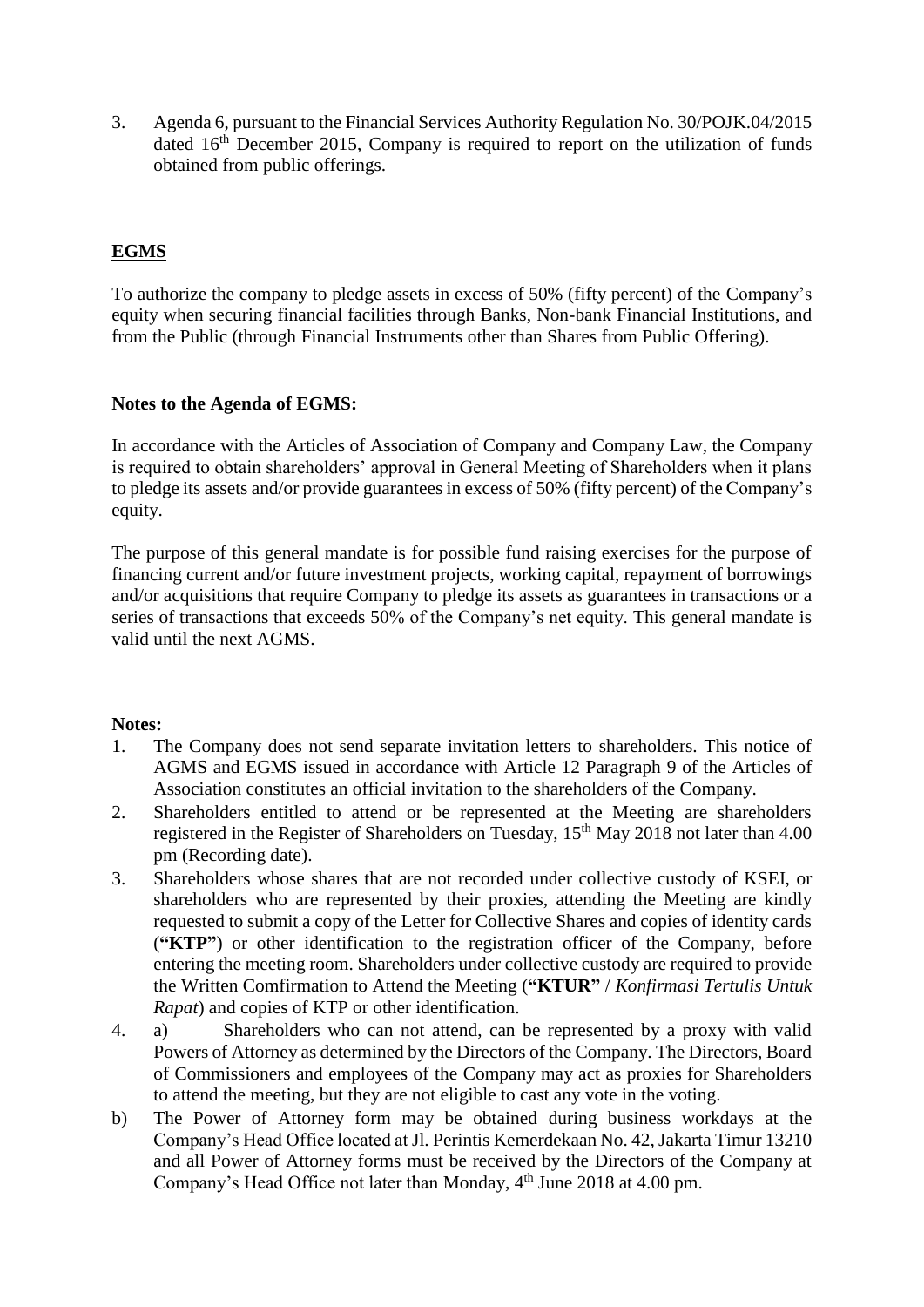- 5. Shareholders of the Company in the form of legal entities such as limited company, cooperative, foundation or pension funds are required to submit a complete copy of their Articles of Associations and the latest Deed of Appointment of Company Management.
- 6. Materials pertaining to the Meeting are available at Company's office during office hours as of the date of this notice up to the date of the Meeting and may also be obtained upon written request by the Shareholders.
- 7. To facilitate the administration and conduct, Shareholders and/or their Proxies are requested to be present in the Meeting room 30 (thirty) minutes prior to its commencement.

Jakarta, 16<sup>th</sup> May 2018 **Board of Directors**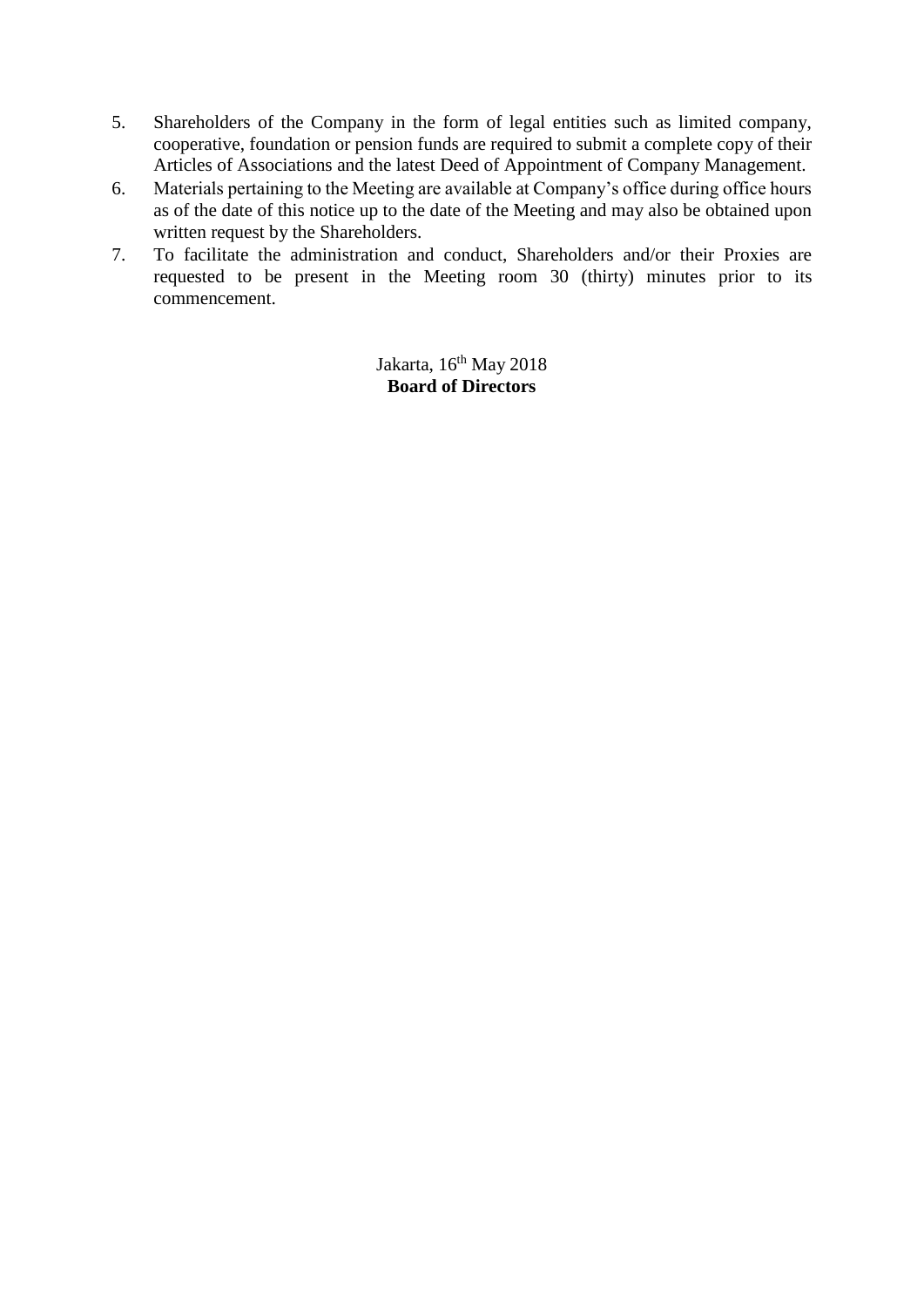#### **Explanation to the Notes on the Agenda for Annual General Meeting of Shareholders (AGMS)**

#### Item 1:

The Annual Report 2017 may be downloaded at our website [http://www.summarecon.com](http://www.summarecon.com/) However, if you require a copy direct from us, please email your request to [corp\\_secretary@summarecon.com](mailto:corp_secretary@summarecon.com)

#### Item 2:

The Board is seeking shareholders' approval for the Company to declare dividends at the rate of Rp 5 per share in respect of the financial year ended 31 December 2017 (total dividend payout is equivalent to about 14% of the net after tax profit of Company). Approval is also required to set aside 1% of the retained profits for the year in accordance with regulatory requirements.

#### Item 3:

Barring any unforeseen circumstances, there will be no changes to the Company's auditors for the next financial year ending 31 December 2018.

Item 4: Self-explanatory.

#### Item 5:

The controlling shareholder, PT Semarop Agung has proposed the appointment of Lydia Tjio, Nanik Widjaja and Jason Lim to the Board of Directors to replace the three retiring directors, namely Lexy Arie Tumiwa, Ge Lilies Yamin and Yong King Ching.

The new Board of Directors shall be as follows:

| Name                     | Designation                                  |
|--------------------------|----------------------------------------------|
| Mr. Adrianto Pitoyo Adhi | <b>President Director</b>                    |
| Ms. Liliawati Rahardjo   | <b>Managing Director</b>                     |
| Mr. Soegianto Nagaria    | Director – Investment Properties             |
| Mr. Herman Nagaria       | Director – Business and Property Development |
| Mr. Sharif Benyamin      | Director – Business and Property Development |
| Ms. Lydia Tjio           | Director – Finance                           |
| Ms. Nanik Widjaja        | Director – Corporate Services                |
| Mr. Jason Lim            | Director – Technical and Projects            |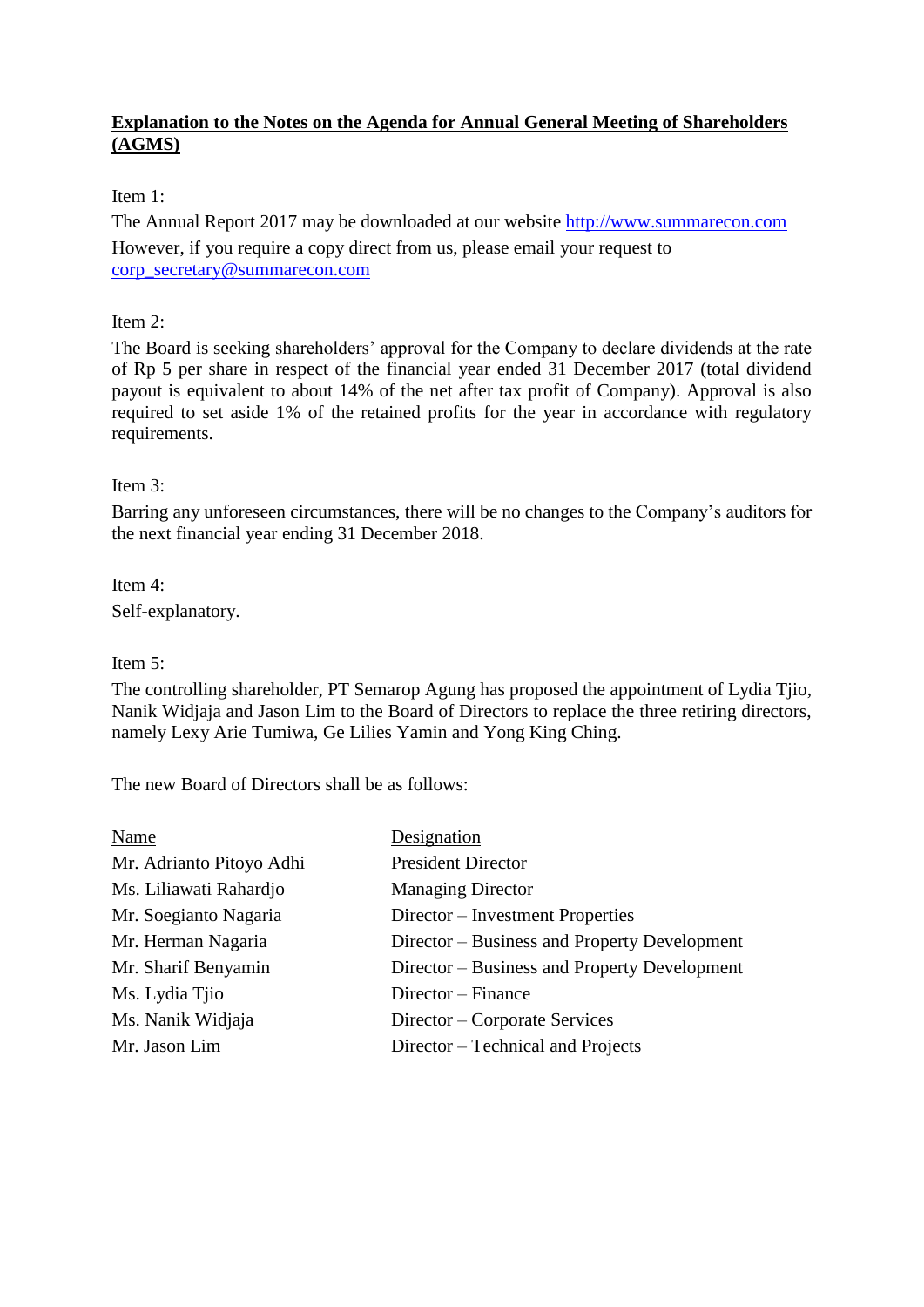The resume of the prevailing directors of the Company are available in the Annual Report 2017 under the section on corporate profile of the Boards of Directors and Commissioners. The resumes of the new appointments are attached to these explanatory notes.

Item 6: Self-explanatory

#### **Explanation to the Notes on the Agenda for Extraordinary General Meeting of Shareholders (EGMS)**

Currently, the value of assets pledged for debt facilities from banks and local IDR bonds is approaching the 50% mark  $($   $\sim$  48% now). Since we are expanding our business and we do require normal financing for the business, any future transactions will be legally ultra vires under OJK's rules. Hence the need to obtain the mandate for the smooth operations of the Company's business.

#### **Quorum and Approval of Resolutions**

For the normal resolutions to be passed at the AGMS, the quorum required is more than 50% of Company's issued and paid-up share capital. The resolutions will be passed when approved by more than 50% of the quorum (voting shareholders).

This rule is applicable to Items 1 to 6 of the above agenda.

EGMS agenda requires a special resolution wherein the quorum required is 75% of Company's issued and paid-up share capital. The resolutions will be passed when approved by more than 75% of the quorum (voting shareholders).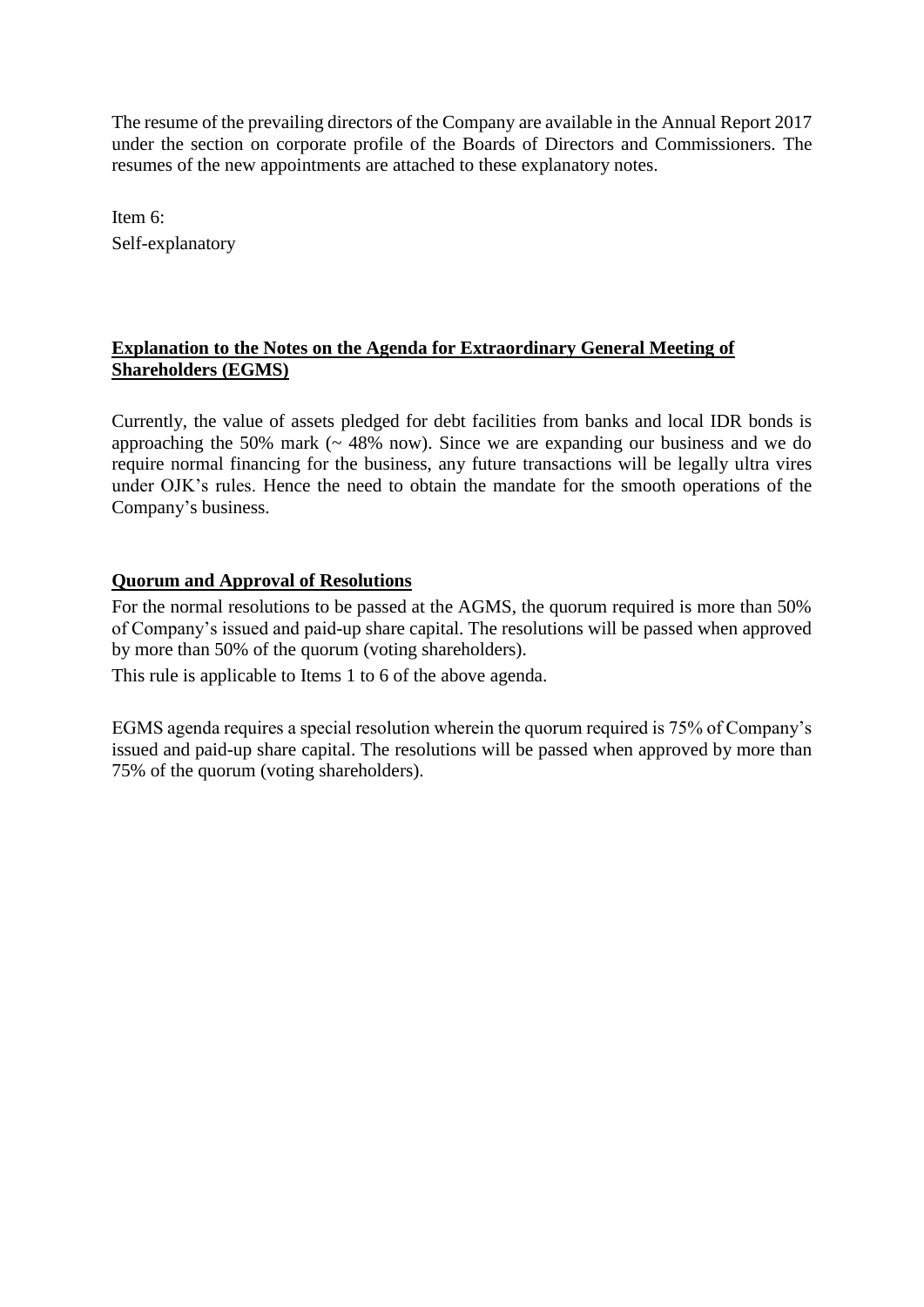# **RESUME : LYDIA TJIO**

## **PERSONAL DETAILS**

| Name                      |   | Lydia Tjio                                                                                                                      |
|---------------------------|---|---------------------------------------------------------------------------------------------------------------------------------|
| Place of Birth            |   | Jakarta, Indonesia                                                                                                              |
| Date of Birth             | ÷ | 13 August 1962 (Age 55)                                                                                                         |
| Gender                    |   | Female                                                                                                                          |
| Nationality               |   | Indonesian                                                                                                                      |
| <b>WORKING EXPERIENCE</b> |   |                                                                                                                                 |
| $2007$ – Present          |   | PT Summarecon Agung Tbk. - Assistant Finance Director                                                                           |
| 1995 - 2007               |   | PT Summarecon Agung Tbk. - Finance & Accounting<br>Manager                                                                      |
| 1994 - 1995               |   | PT Pakuwon Subentra Anggraeini - Financial Controller                                                                           |
| 1985 - 1993               |   | Public Accountant Siddharta & Siddharta in Association<br>with Coopers & Lybrand, Jakarta. - Junior Auditor to Audit<br>Manager |
| <b>FORMAL EDUCATION</b>   |   |                                                                                                                                 |
| 1985-1989                 |   | Bachelor Degree, Finance Management at University of<br>Indonesia                                                               |
| 1981-1985                 |   | Diploma, Accounting at Accountancy Academic Jayabaya,                                                                           |

Indonesia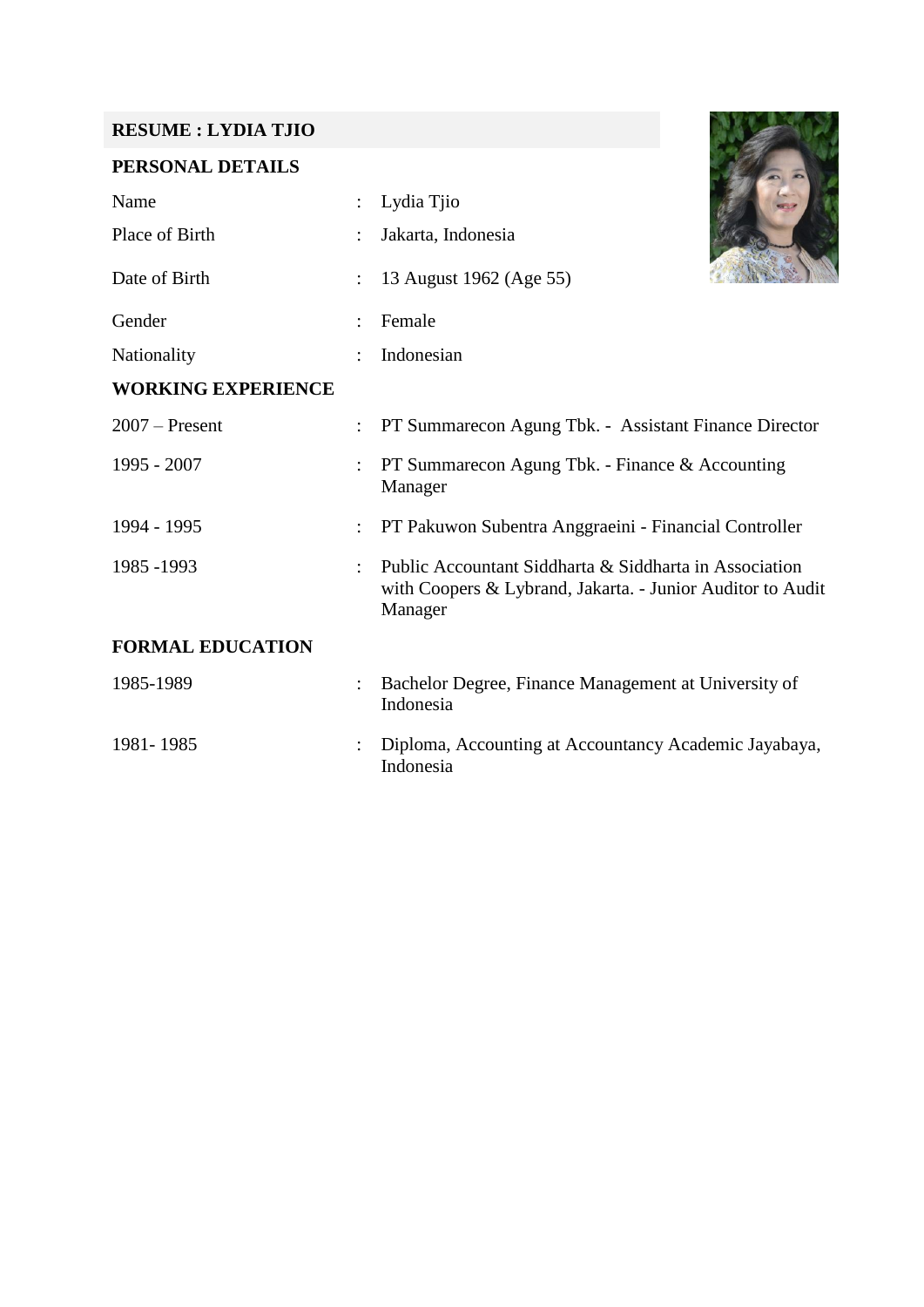## **RESUME : NANIK WIDJAJA**

# **PERSONAL DETAILS**

| <b>RESUME: NANIK WIDJAJA</b> |                                                         |
|------------------------------|---------------------------------------------------------|
| PERSONAL DETAILS             |                                                         |
| Name                         | Nanik Widjaja                                           |
| Place of Birth               | Probolinggo, Indonesia                                  |
| Date of Birth                | 20 November 1965 (Age 52)                               |
| Gender                       | Female                                                  |
| Nationality                  | Indonesian                                              |
| <b>WORKING EXPERIENCE</b>    |                                                         |
| $2007$ – Present             | PT Summarecon Agung Tbk. - Assistant Director Accountng |
| $2002 - 2007$                | PT Summarecon Agung Tbk. - Accounting Manager           |
| $1998 - 2002$                | PT Summarecon Agung Tbk. - Assistant Finance Manager    |
| $1996 - 1998$                | PT Summarecon Agung Tbk. - Finance Supervisor           |
| $1994 - 1996$                | PT Panca Muara Jaya - Accounting Staff                  |
| $1992 - 1994$                | <b>FORUM Restaurant - Finance Staff</b>                 |
| $1988 - 1992$                | Alung Tax Consultant - Staff                            |
| $1986 - 1988$                | Surya Tax Consultant - Staff                            |
| <b>FORMAL EDUCATION</b>      |                                                         |
| $1984 - 1989$                | Sekolah Tinggi Ilmu Ekonomi Indonesia                   |